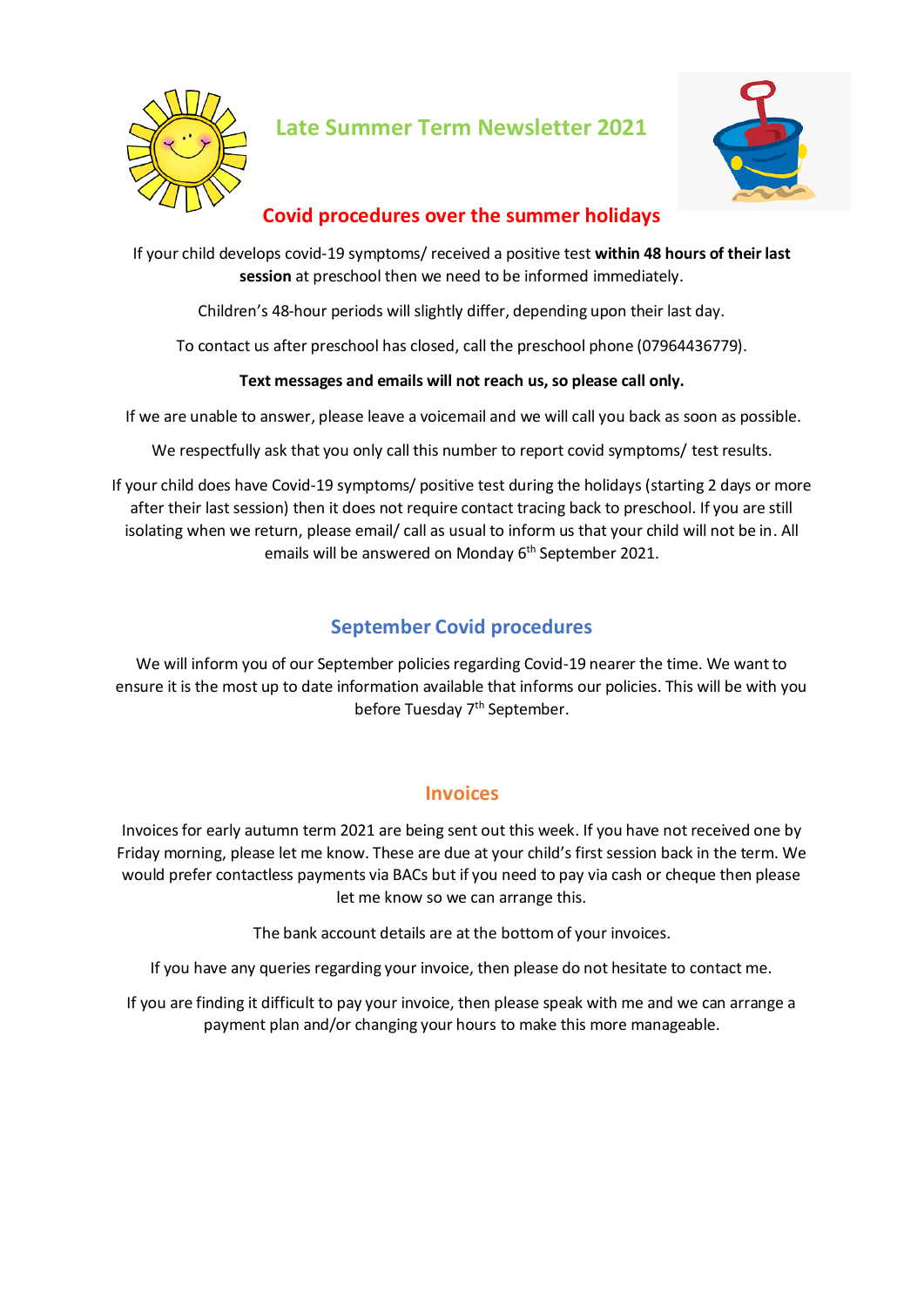### **Staffing**

Friday 23rd July will be mine and Holly's last day before we start our maternity leave.

We have recruited a new member of staff, Annie- Rose, who will be starting in September 2021. Annie- Rose is an experienced practitioner and we are looking forward to welcoming her to the team!

Debbie and Jo will be in the toddler room. Vicky and Annie-Rose will be in the preschool room. We will inform you of any key person changes.

Megan will be taking over as Acting Manager. Debbie will additionally be taking over as Acting Deputy Manager. Both are available to talk to if you need any support.

# **September 3/ 4 year old funding eligibility**

If September is the start of the term after your child's  $3<sup>rd</sup>$  birthday, then you will be entitled to government funding to pay for hours attended.

15 hours (universal funding) are guaranteed, and you need to do nothing for this, other than book in your preferred hours with me. The setting claims these on your behalf and we will send you a parental agreement to sign in September to give us permission to do this.

You may also be eligible for 30 hours (extended entitlement). This needs to be applied for by parents and is an additional 15 hours funding per week. We need to have a successful application and working eligibility code by Friday 23<sup>rd</sup> July, ready for starting in September 2021.

#### **Committee members**

As you know we are a committee run setting. This means that legally we must have committee to open. We have some parents leaving the committee this year and so really need new parents to join us. There are many aspects to this role, including fundraising and the general running of preschool. Meetings are usually once every half term and are online, usually lasting between 30 mins- 1 hour. If this is something you are interested in, please speak with us in September.